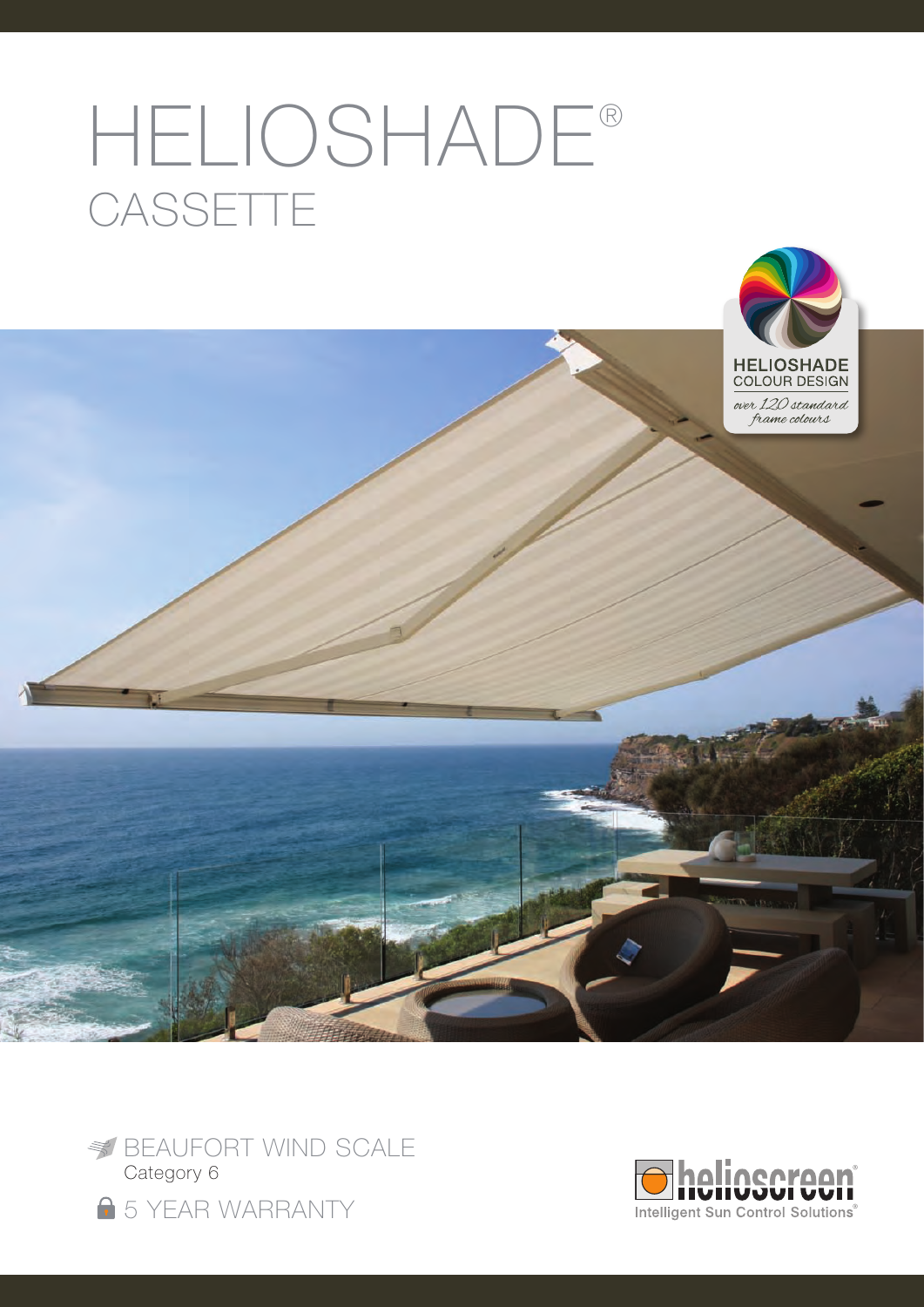# HELIOSHADE® **CASSETTE**

# THE NEXT GENERATION

THE AWNING THAT MEETS THE HIGHEST DEMANDS

The HELIOSHADE® CASSETTE is the superior model of the HELIOSHADE® series from HELIOSCREEN. Using innovative German technology and stylish Italian design, it perfectly protects the awning fabric and its working parts from the harsh Australian environment with a fully closing cassette. Top quality materials including chromastised aluminium and marine grade stainless steel screws, along with precision engineering down to the last detail ensure perfect functionality and durability. High strength extruded brackets guarantee a sound fixing, even on difficult facades. The HELIOSHADE® CASSETTE can be fully automated with a sun and wind sensor.



Tested and proven to well over 70,000 full cycles, the Multiflex 4 cable arm system is the strongest of it's kind on the market. With daily use this is more than a 200 year lifespan.

Ideally suited to our harsh Australian conditions, the arm system is optimised for long lasting tautness of the fabric under extended heavy use.



### STRONG ARMS - THE HEART OF THE AWNING

The newly developed articulated HELIOSHADE® arm is characterised by its elegant, eye-catching design and convincing performance. All components have been developed to ensure smooth functioning and high durability which have proved themselves in very demanding load tests. The use of high-quality aluminium in combination with high-strength cast parts of drop-forged arm sections stand for optimal safety even under extreme load. The specially developed 'multiflex' power band, which is made up of four tear-resistant steel cables sheathed in a highly flexible plastic material protecting against corrosion and wind damage. It applies the force of up to three spring movements in the upper arm section and ensures proper tensioning of the awning, whilst still allowing flexability during gusts of wind.

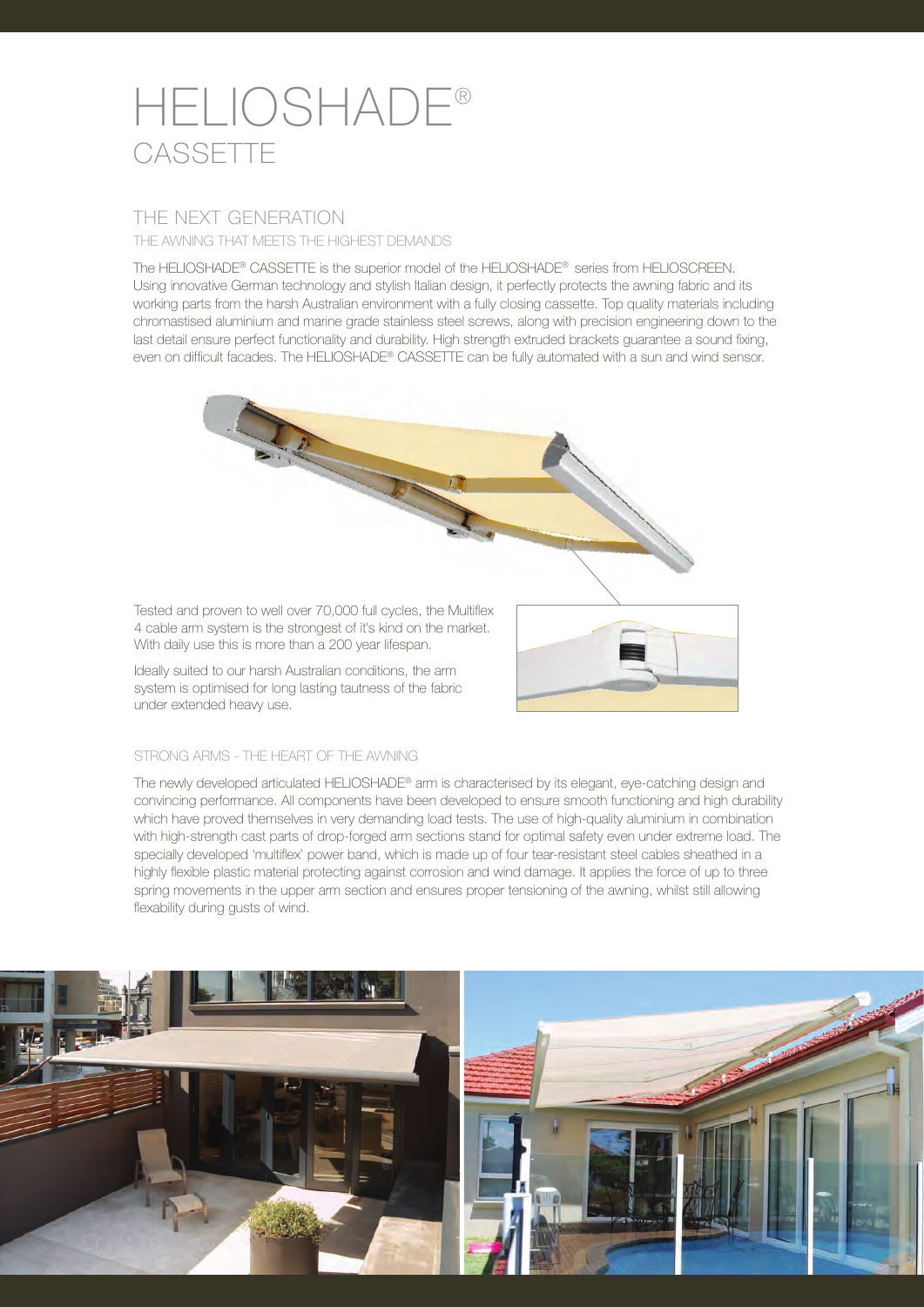Building on many years of experience in the international competition, the latest German technology and testing methods allow us to offer the HELIOSHADE® CASSETTE, which excels in its attention to technical detail, functionality and appearance.



THE CASSETTE

The elegantly formed HELIOSHADE® CASSETTE with end caps of cast aluminium offers perfect protection from the elements.



THE TECHNOLOGY

The fabric protection profile protects the fabric on the roller tube — even when the awning is extended — against the influences of the weather. Its supporting function ensures that the awning fabric is firmly tensioned.



MOLINTING

Arms are connected to the cassette with a drop forged connection fork mounted directly to an arm holder that is integrated into the cassette for optimum strength.

#### **VARIOVALANCE**

The HELIOSHADE® CASSETTE is the first awning with a vertically adjustable valance that can easily be fitted after installation. The Variovalance, designed to complement the overall appearance of the awning, can be extended to 1,600mm offering additional privacy and protection from the setting/rising sun's glare.



#### TECHNICAL DATA (dimensions in mm)

MAXIMUM WIDTH -8,000 COUPLING SYSTEM - up to 12,000 MAXIMUM PROJECTION - 4,000  $INSTALLATION ANGLE -  $5-40^{\circ}$$ STANDARD OPERATION - motor (gear unit and hand crank possible) Chose from over 150 custom powder coat colours



Wall/face mounting (dimensions in mm)



Ceiling/top mounting with a Variovalance (dimensions in mm)